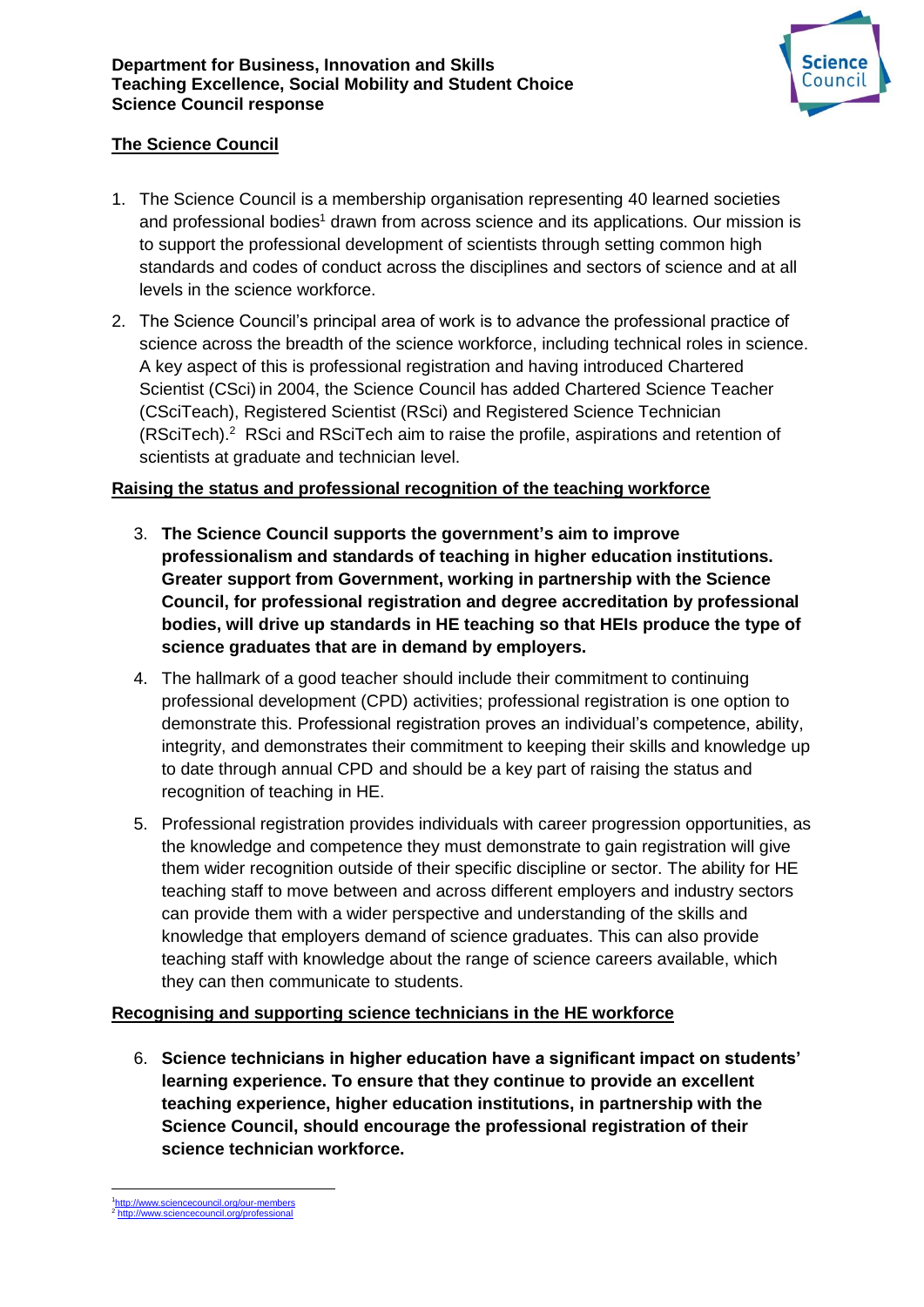- 7. There are over 33,000 technicians working in English universities.<sup>3</sup> The average age of an HE technician is 50<sup>4</sup>, meaning that large numbers of highly-skilled technicians will be retiring over the next decade or two, taking their knowledge and experience with them. To adequately replace and retain technicians, their role in HE must be an attractive career choice with demonstrable career progression built in, which the Science Council's professional registers provide.
- 8. Technicians are essential to ensuring the smooth running and effective operation of teaching activities and significantly contribute to students' learning gains and employability. HEFCE has concluded that "*the technician role is increasingly growing to include the demonstration of concepts and theory, and is ultimately moving towards an active teaching role, away from 'pure technicians' roles*" 5
- 9. They make significant contributions to student teaching through carrying out experiments, analysing data, supervising students, assisting in teaching laboratories, designing new pieces of equipment, managing staff, taking responsibility for apparatus and managing health and safety requirements for their area of work.
- 10. Their role in HE teaching will become increasingly important in science as employers continue to look for graduates with high-quality practical skills. 6 They will require appropriate training and career development opportunities to ensure that they maintain up-to-date skills and knowledge to provide better support to teachers. The teachers can, as a result, be freed from the burden of non-teaching work, and focus more on improving course quality, student contact hours and overall student attainment.

# **Science Council supporting higher education staff professional development**

- 11. **The Science Council is working with HEIs that are committed to the professional development of their science teaching and technical staff through its Employer Champion Scheme. Government should encourage all HEIs to become Science Council Employer Champions to demonstrate their commitment to supporting their staff's continuing professional development. Requirement to register as an Employer Champion could be included as part of the TEF**. Currently four universities have become Science Council Employer Champions. $<sup>7</sup>$  The scheme is without charge.</sup>
- 12. The Science Council's CPD Approved Employer scheme recognises commitment to good practice by an employer in the learning and development of their scientists and technicians and the application of science for public benefit. Quality Assurance Agency (QAA) guidance states that HEIs implementation of accredited CPD schemes "*is a significant indicator of the importance that institutions place on enhancing the skills of all staff who support learning, and on the quality of the learning experiences offered to their students*". Government could also encourage HEIs to sign up to our scheme. This Science Council scheme is also without charge.

# **Supporting students and graduate employability**

13. **The Science Council is committed to working with its members and partner organisations to champion a coherent approach to accreditation across science.** The Science Council has been a member of the advisory group for the

<sup>1</sup> 3 <http://www.hefce.ac.uk/analysis/staff/job/>

<sup>4</sup> <http://www.gatsby.org.uk/uploads/education/reports/pdf/he-techn-final-report.pdf> 5

[http://www.hefce.ac.uk/media/hefce/content/pubs/2010/rd0310/rd03\\_10.pdf](http://www.hefce.ac.uk/media/hefce/content/pubs/2010/rd0310/rd03_10.pdf)<br><http://news.cbi.org.uk/reports/education-and-skills-survey-2015/education-and-skills-survey-2015/> 6

<sup>7</sup> ouncil.org/employers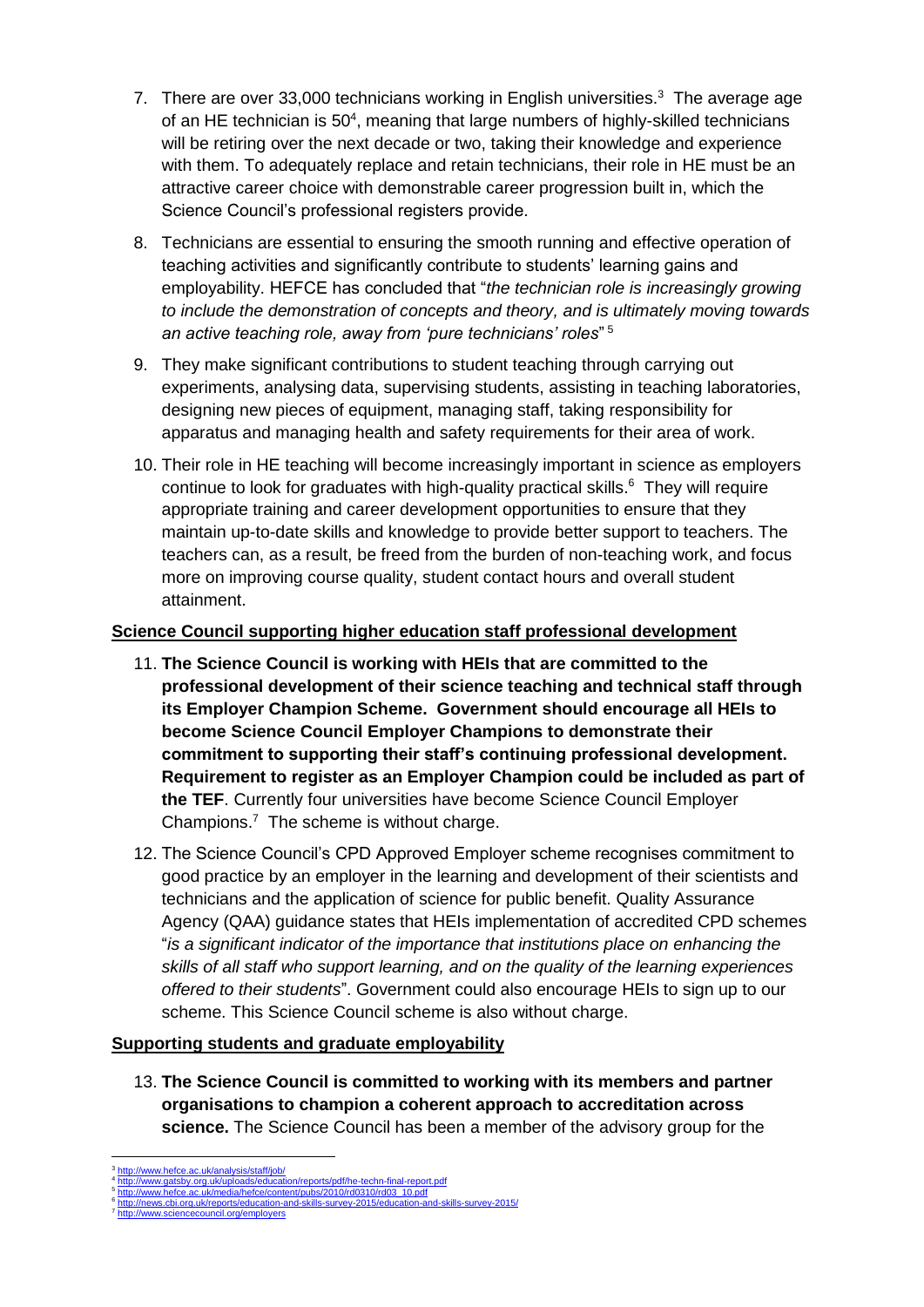Wakeham Review of STEM Graduate Employability. The Review has looked at the provision of STEM degree courses and how their associated accreditation arrangements support graduate employability. We believe there is a strong case for degree accreditation to play a key role in raising the quality of teaching in HE. By ensuring closer engagement with industry and the profession, accreditation can provide an important quality stamp that would confirm teaching in HE is high-quality and produces graduates with the knowledge, skills and resilience demanded by employers.

- 14. The Science Council works with both universities and employers to endorse quality year-long industry placements for students. Students who complete their year in industry and Science Council assessment can gain nationally recognised RSci status for the knowledge and skills they have gained, setting them on a journey to achieving CSci. For employers, aligning the RSci standards to placements has provided structure to their programmes, improved their quality and an added competitive edge enabling them to attract the best students
- 15. Universities actively encouraging students to take on placements that enable them to achieve RSci will enhance their students' employability prospects, raise student satisfaction levels and reinforce their support for excellence in teaching.

# **Measuring Teaching Excellence**

- 16. It is not clear how teaching excellence will be measured in science. Teaching in science subjects takes place in a variety of settings, for example, in the classroom, in laboratories, and through field work, and is intended to expose students to different ways of learning. It would be highly impractical to use the same measures for teaching excellence in science subjects across multiple and vastly different learning environments. Equally using a one-size-fits-all measure will risk rendering the outputs meaningless.
- 17. Measures to assess teaching excellence should be longitudinal and outcome-based, involving input from graduates and employers. Student questionnaires should be used at least six months after graduation, asking about graduates' own learning outcomes and the ability of their teaching staff to support their learning. This should be repeated after at least five years to develop a clearer picture of graduates' progression across time. Employers should be asked to rate the skills and knowledge of their university recruits and those that did not go to university. This will enable comparisons between graduates from different universities and between HE graduates and those that pursued alternative education and training pathways.

### **Incentivising and enabling improvement**

- 18. The conundrum is how to use financial incentives to reward and encourage excellence without impoverishing those that have room for improvement such that they cannot afford the development needed to improve.
- 19. The proposal is to allow those Institutions which demonstrate teaching excellence to raise their fees. It is important to note that it will be more useful for prospective students to be able to compare the relative teaching quality of HEIs at course or faculty level than at whole institution level, and there may be unintended consequences for particular courses where fee caps apply across the whole institution.
- 20. An alternative is to cap student recruitment numbers for universities that do not reach a particular threshold, determined by the outcomes of the longitudinal survey. Lower